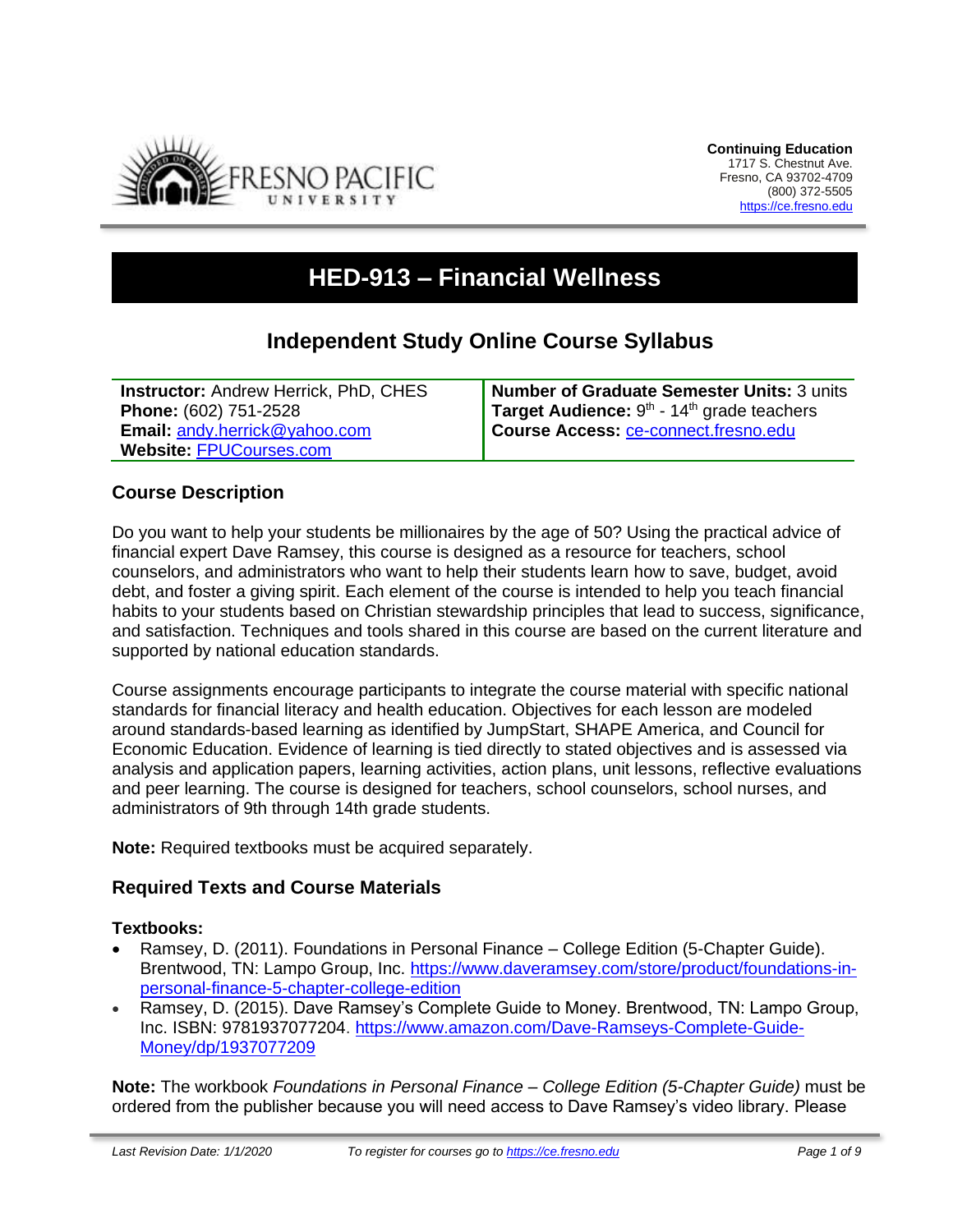read my handout titled, "Book Ordering Instructions" on Moodle. I also provide you a Coupon Code, so you can save a few dollars.

**Note:** Students are responsible for purchasing their own textbooks, analyzing the content, and applying what they learned to the course assignments. You are welcome to purchase used, ebook, or new versions to save money. You can order Dave Ramsey's Complete Guide to Money directly from the publisher or from one of several discount aggregators (for example): [http://books.nettop20.com](http://books.nettop20.com/)

**Online Resources:** Relevant online resources that support the course content and encourage further investigation will be available throughout the course assignments. Active hyperlinks are utilized throughout the course and will link to the appropriate information when clicked. These include videos, podcasts, worksheets, online activities, journal articles and other resources.

**Moodle:** Moodle is a web-based learning management system used to support flexible teaching and learning in both face-to-face and distance courses (e-learning). [https://moodle.org](https://moodle.org/) // <https://moodle.org/demo> // [https://docs.moodle.org](https://docs.moodle.org/)

### **Course Dates**

Self-paced; students may enroll at any time and take up to one year, from the date of registration, to complete assignments. Students may complete assignments in no less than three weeks for a 3 unit course (one week per unit).

#### **National Standards Addressed in This Course**

## **National Board for Professional Teaching Standards (NBPTS)**

[\(http://www.nbpts.org/standards-five-core-propositions/\)](http://www.nbpts.org/standards-five-core-propositions/)

First published in 1989 and updated in 2016, *[What Teachers Should Know and Be Able to Do](http://www.accomplishedteacher.org/)* articulates the National Board's Five Core Propositions for teaching. The Five Core Propositions comparable to medicine's Hippocratic Oath — set forth the profession's vision for accomplished teaching. Together, the propositions form the basis of all National Board Standards and the foundation for National Board Certification. Course assignments have been designed so students can demonstrate excellence against these professional teaching standards whenever possible.

- Proposition 1: Teachers are committed to students and their learning
- Proposition 2: Teachers know the subject they teach and how to teach those subjects to students
- Proposition 3: Teachers are responsible for managing and monitoring student learning
- Proposition 4: Teachers think systematically about their practice and learn from experience
- Proposition 5: Teachers are members of learning communities

#### **National Health Education Standards by SHAPE America**

[\(http://www.shapeamerica.org/standards/health/\)](http://www.shapeamerica.org/standards/health/)

The following content standards defined by SHAPE America specify what students should know and be able to do as result of a quality health education program. States and local school districts across the country use the national standards to develop or revise existing standards, frameworks and curricula. Participants are asked to apply these standards in their teaching practices and demonstrate them within their coursework.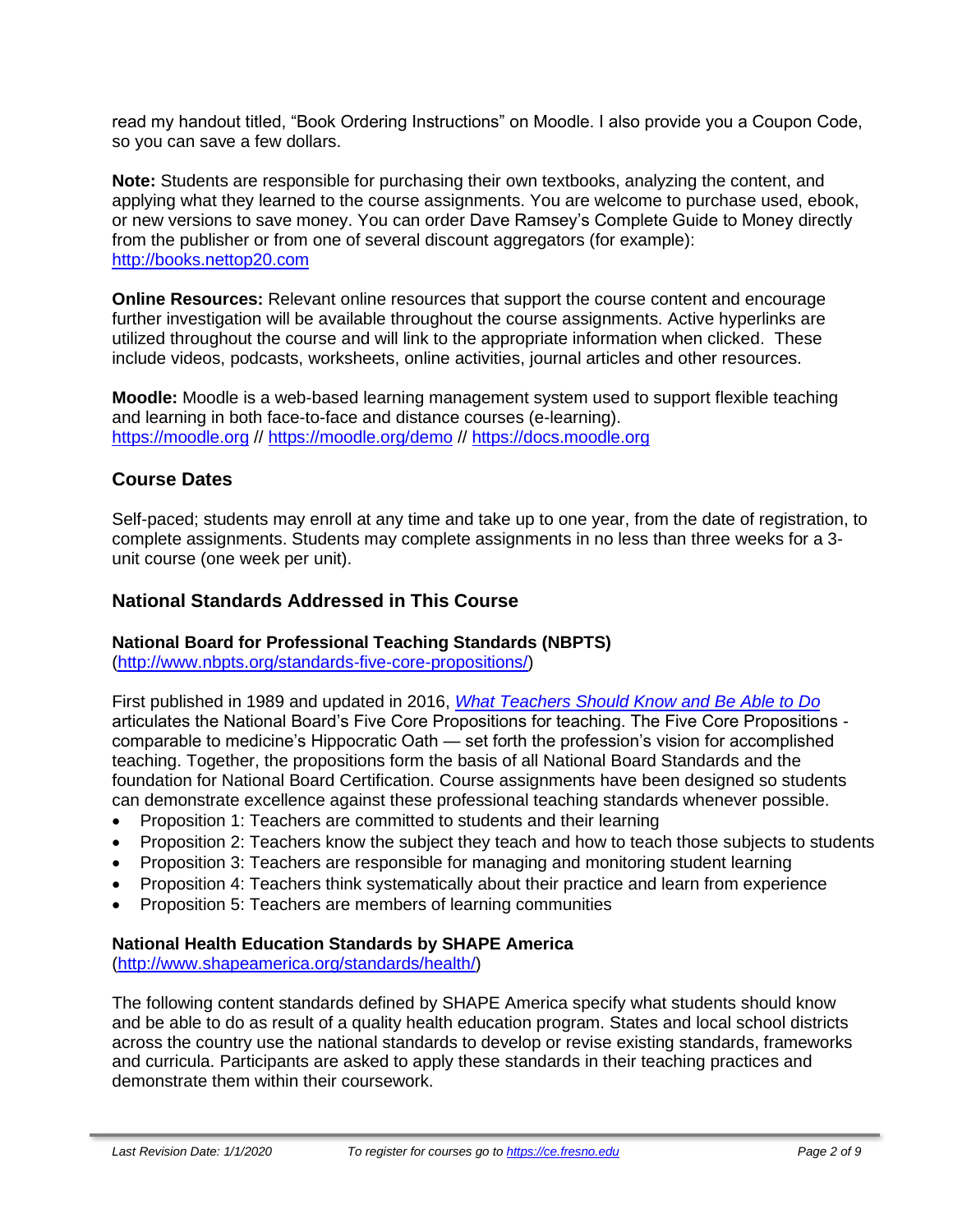- SHAPE 1 Students will comprehend concepts related to health promotion and disease prevention to enhance health.
- SHAPE 2 Students will analyze the influence of family, peers, culture, media, technology, and other factors on health behaviors.
- SHAPE 3 Students will demonstrate the ability to access valid information and products and services to enhance health.
- SHAPE 4 Students will demonstrate the ability to use interpersonal communication skills to enhance health and avoid or reduce health risks.
- SHAPE 5 Students will demonstrate the ability to use decision-making skills to enhance health. SHAPE 6 - Students will demonstrate the ability to use goal-setting skills to enhance health.
- SHAPE 7 Students will demonstrate the ability to practice health-enhancing behaviors and avoid or reduce health risks.
- SHAPE 8 Students will demonstrate the ability to advocate for personal, family, and community health.

#### **Common Core State Standards (CCSS)** [\(www.corestandards.org\)](http://www.corestandards.org/)

The Common Core State Standards provide a consistent, clear understanding of what students are expected to learn, so teachers and parents know what they need to do to help them. The standards are designed to be robust and relevant to the real world, reflecting the knowledge and skills that our young people need for success in college and careers. With American students fully prepared for the future, our communities will be best positioned to compete successfully in the global economy.

#### **College and Career Readiness Anchor Standards for Reading**

The grades 6–12 standards on the following pages define what students should understand and be able to do by the end of each grade span. They correspond to the College and Career Readiness (CCR) anchor standards below by number. The CCR and grade-specific standards are necessary complements—the former providing broad standards, the latter providing additional specificity—that together define the skills and understandings that all students must demonstrate.

- Key Ideas and Details
- Craft and Structure
- Integration of Knowledge and Ideas

## **Continuing Education Program Student Learning Outcomes**

| CE <sub>1</sub> | Demonstrate proficient written communication by articulating a clear focus,<br>synthesizing arguments, and utilizing standard formats in order to inform and                                                                                                            |
|-----------------|-------------------------------------------------------------------------------------------------------------------------------------------------------------------------------------------------------------------------------------------------------------------------|
| CE <sub>2</sub> | persuade others, and present information applicable to targeted use.<br>Demonstrate comprehension of content-specific knowledge and the ability to apply it<br>in theoretical, personal, professional, or societal contexts.                                            |
| CE <sub>3</sub> | Reflect on their personal and professional growth and provide evidence of how such<br>reflection is utilized to manage personal and professional improvement.                                                                                                           |
| CE <sub>4</sub> | Apply critical thinking competencies by generating probing questions, recognizing<br>underlying assumptions, interpreting and evaluating relevant information, and<br>applying their understandings to the professional setting.                                        |
| CE <sub>5</sub> | Reflect on values that inspire high standards of professional and ethical behavior as<br>they pursue excellence in applying new learning to their chosen field.                                                                                                         |
| CE <sub>6</sub> | Identify information needed in order to fully understand a topic or task, organize that<br>information, identify the best sources of information for a given enquiry, locate and<br>critically evaluate sources, and accurately and effectively share that information. |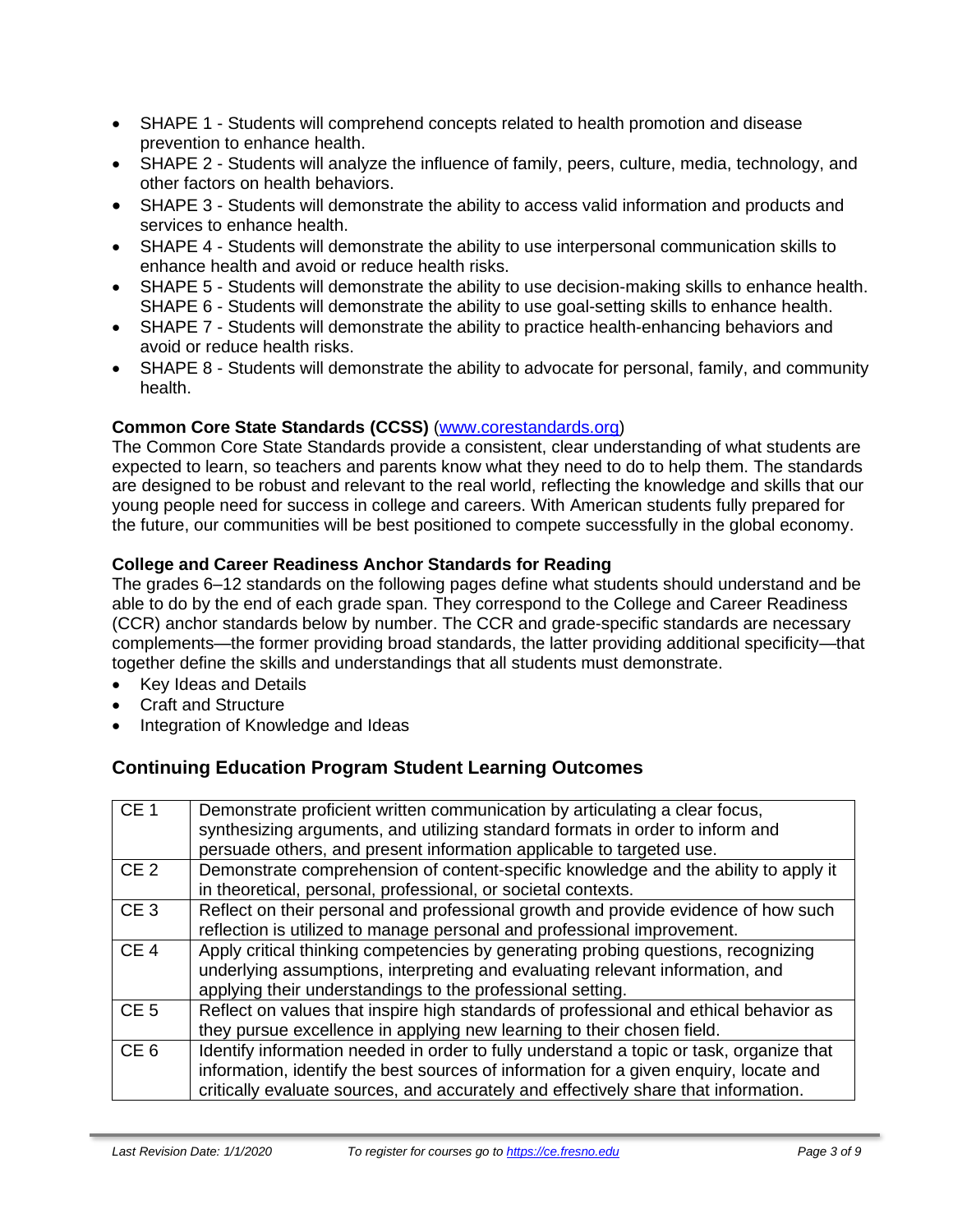# **Student Learning Outcomes (SLOs) for This Course**

|    | <b>Student Learning Outcomes for This Course</b><br>By the end of this course student will be able to:                                                                         | <b>National Standards</b><br><b>Addressed in This</b><br>Course* | Continuing<br><b>Education Program</b><br><b>Student Learning</b><br><b>Outcomes</b><br>Addressed** |
|----|--------------------------------------------------------------------------------------------------------------------------------------------------------------------------------|------------------------------------------------------------------|-----------------------------------------------------------------------------------------------------|
|    | 1. List and explain the baby steps for financial<br>wellness and the three basic reasons for                                                                                   | SHAPE Standard 2,                                                | CE 2, 3, 5                                                                                          |
|    | saving money.                                                                                                                                                                  | 5, 6, 7                                                          |                                                                                                     |
|    | 2. Calculate the power of compound interest<br>and describe the impact of rate of return                                                                                       | SHAPE Standard 3, 5                                              | CE 2, 6                                                                                             |
|    | 3. List and describe reasons why people do not<br>create or follow a budget and common<br>problems associated with budget failures.                                            | SHAPE Standard 2, 5                                              | CE 3, 4, 5                                                                                          |
|    | 4. Design and apply a zero-based budget<br>based on income and expenses.                                                                                                       | SHAPE Standard 2,<br>5, 6, 7                                     | $CE$ 2, 6                                                                                           |
| 5. | Describe reasons for avoiding debt and<br>demonstrate how to reduce debt by applying<br>the debt snowball.                                                                     | SHAPE Standard 1,<br>2, 3                                        | CE 1, 4, 5                                                                                          |
|    | 6. Compare and contrast credit cards and debit<br>cards                                                                                                                        | SHAPE Standard 3, 5                                              | $CE$ 2, 6                                                                                           |
|    | 7. Describe the role of money in deciding a<br>career and explain the four personality types<br>in the DISC personality profile and identify<br>possible majors that fit each. | SHAPE Standard 1,<br>2, 3, 68                                    | $CE$ 1, 3                                                                                           |
|    | 8. Describe the general differences that exist<br>between men and women as they relate to<br>money.                                                                            | SHAPE Standard 1,<br>4, 8                                        | CE <sub>1,3</sub>                                                                                   |
|    | 9. Identify the characteristics of a nerd and a<br>free spirit and explain how they approach the<br>budget in different ways.                                                  | SHAPE Standard 1,<br>4, 8                                        | $CE\ 2, 3, 4$                                                                                       |
|    | 10. . Integrate healthy communication about<br>money with parents, roommates and friends.                                                                                      | SHAPE Standard 1,<br>2, 4, 7                                     | CE 2, 4, 5                                                                                          |
|    | 11. Practice giving time and money to help those<br>in need.                                                                                                                   | SHAPE Standard 2,<br>5, 6, 7                                     | $CE$ 3, 5                                                                                           |
|    | 12. Develop an action plan to build and maintain<br>financial wellness that incorporates life skills<br>and techniques covered in this course                                  | SHAPE Standard 3,<br>4, 5, 6, 7                                  | CE 2, 4, 6                                                                                          |
|    | 13. Integrate national or state standards into<br>various aspects of their teaching as<br>demonstrated through their coursework.                                               | SHAPE Standard 1,<br>2, 3, 4, 5, 6, 7, 8                         | CE 2, 3, 4                                                                                          |

\* Please refer to the section on **National Standards Addressed in This Course**

\*\* Please refer to the section on **Continuing Education Program Student Learning Outcomes**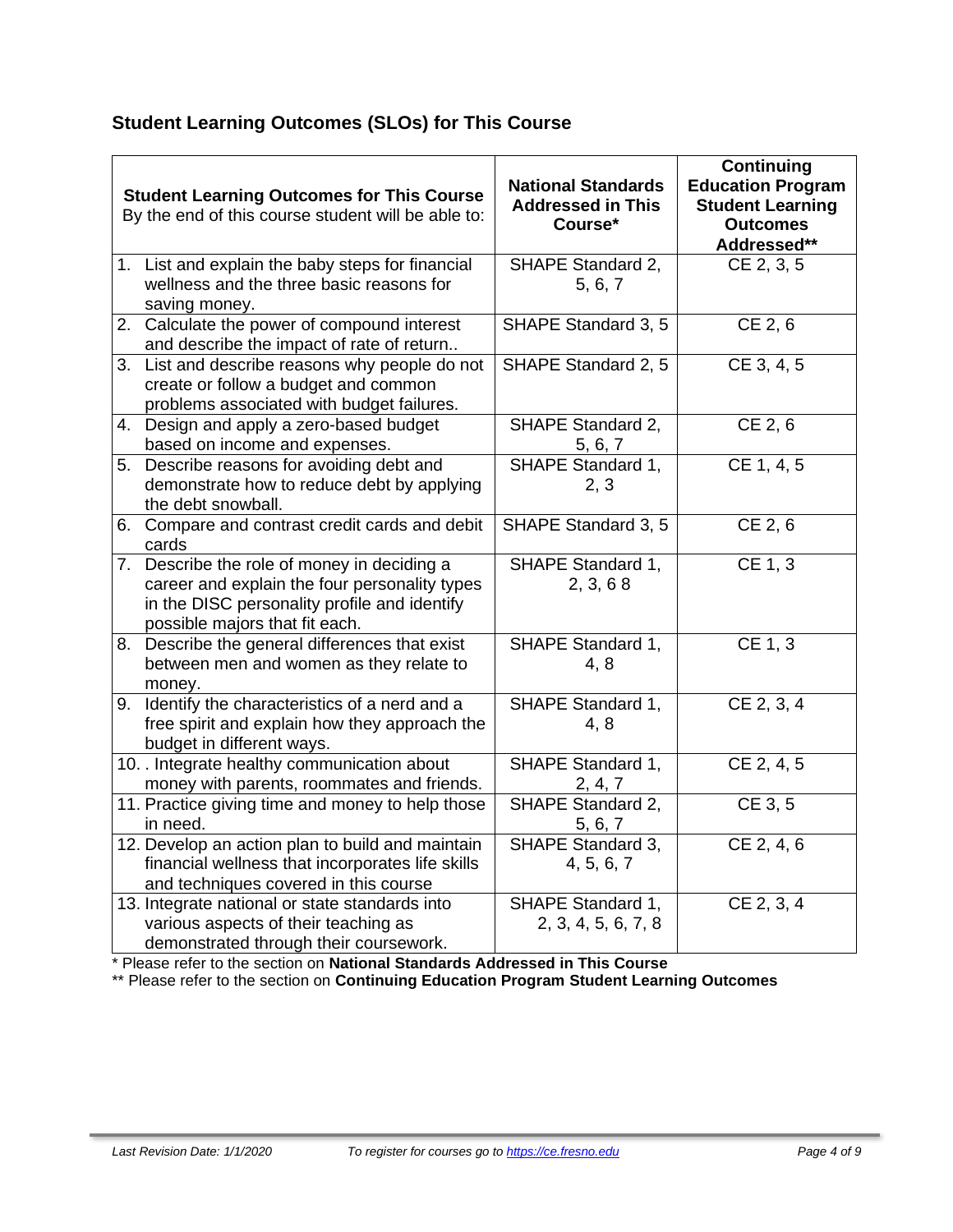**Topics, Assignments, and Activities**

| <b>Module</b><br><b>Module Title</b> | <b>Module Assignments and Activities</b>                      | <b>Passing</b><br><b>Score</b><br>for Each<br><b>Assignment</b> |
|--------------------------------------|---------------------------------------------------------------|-----------------------------------------------------------------|
| <b>Welcome Module</b>                | Introduction video<br>$\bullet$                               |                                                                 |
|                                      | <b>Course Syllabus</b><br>$\bullet$                           |                                                                 |
|                                      | <b>Introduce Yourself Forum</b><br>$\bullet$                  |                                                                 |
|                                      | <b>Moodle Online Tutorial</b>                                 |                                                                 |
| Module 1                             | Analysis and Application Papers addressing<br>$\bullet$       | Pass                                                            |
|                                      | foundational knowledge and application of financial           | Pass                                                            |
|                                      | wellness.                                                     | Pass                                                            |
|                                      | Discussion Forum (post, read, respond)<br>$\bullet$           | Pass                                                            |
| Module 2                             | Financial Wellness Learning Activities #1<br>$\bullet$        | Pass                                                            |
|                                      | Financial Wellness Learning Activities #2<br>$\bullet$        | Pass                                                            |
|                                      | Financial Wellness Learning Activities #3<br>$\bullet$        | Pass                                                            |
|                                      | Discussion Forum (post, read, respond)<br>٠                   | Pass                                                            |
| Module 3                             | <b>Financial Wellness Action Plan</b><br>$\bullet$            | Pass                                                            |
|                                      | Discussion Forum (post, read, respond)<br>$\bullet$           | Pass                                                            |
| Module 4                             | <b>Financial Wellness Unit Plan</b><br>$\bullet$              | Pass                                                            |
|                                      | Discussion Forum (post, read, respond)<br>$\bullet$           | Pass                                                            |
| Module 5                             | <b>Financial Wellness Lesson Plan Reflection</b><br>$\bullet$ | Pass                                                            |
|                                      | Discussion Forum (post, read, respond)<br>$\bullet$           | Pass                                                            |
| Module 6                             | <b>Financial Wellness Peer Interview</b><br>$\bullet$         | Pass                                                            |
|                                      | Discussion Forum (post, read, respond)<br>$\bullet$           | Pass                                                            |
| Course Wrap-up-                      | <b>Final Reflection Forum</b><br>$\bullet$                    |                                                                 |
| Grading and                          | <b>Course Evaluation</b><br>$\bullet$                         |                                                                 |
| Evaluation                           | <b>Course Completion Checklist</b><br>$\bullet$               |                                                                 |
|                                      | <b>Grade Request / Transcript Request</b>                     |                                                                 |

## **Grading Policies, Rubrics, and Requirements for Assignments**

#### **Grading Policies**

- Assignments will be graded per criteria presented in the course rubrics.
- $A = 90-100\%$  and  $B = 80-89\%$ , (anything below 80% will not receive credit.)
- The discernment between an A or a B letter grade is at the discretion of the instructor based on the quality of work submitted (see course rubrics).
- Coursework falling below a B grade will be returned with further instructions.
- All assignments must be completed to receive a grade and are expected to reflect the quality that teacher-training institutions require of professional educators. If completed assignments do not meet this standard, students will be notified with further instructions from the instructor.

#### **Grading Rubrics**

| Grade | Percentage | ∣ Description | <b>Rubric</b>                                   |
|-------|------------|---------------|-------------------------------------------------|
|       | 90-100%    | Excellent     | Meets all course / assignment requirements with |
|       |            |               | significant evidence of subject mastery and     |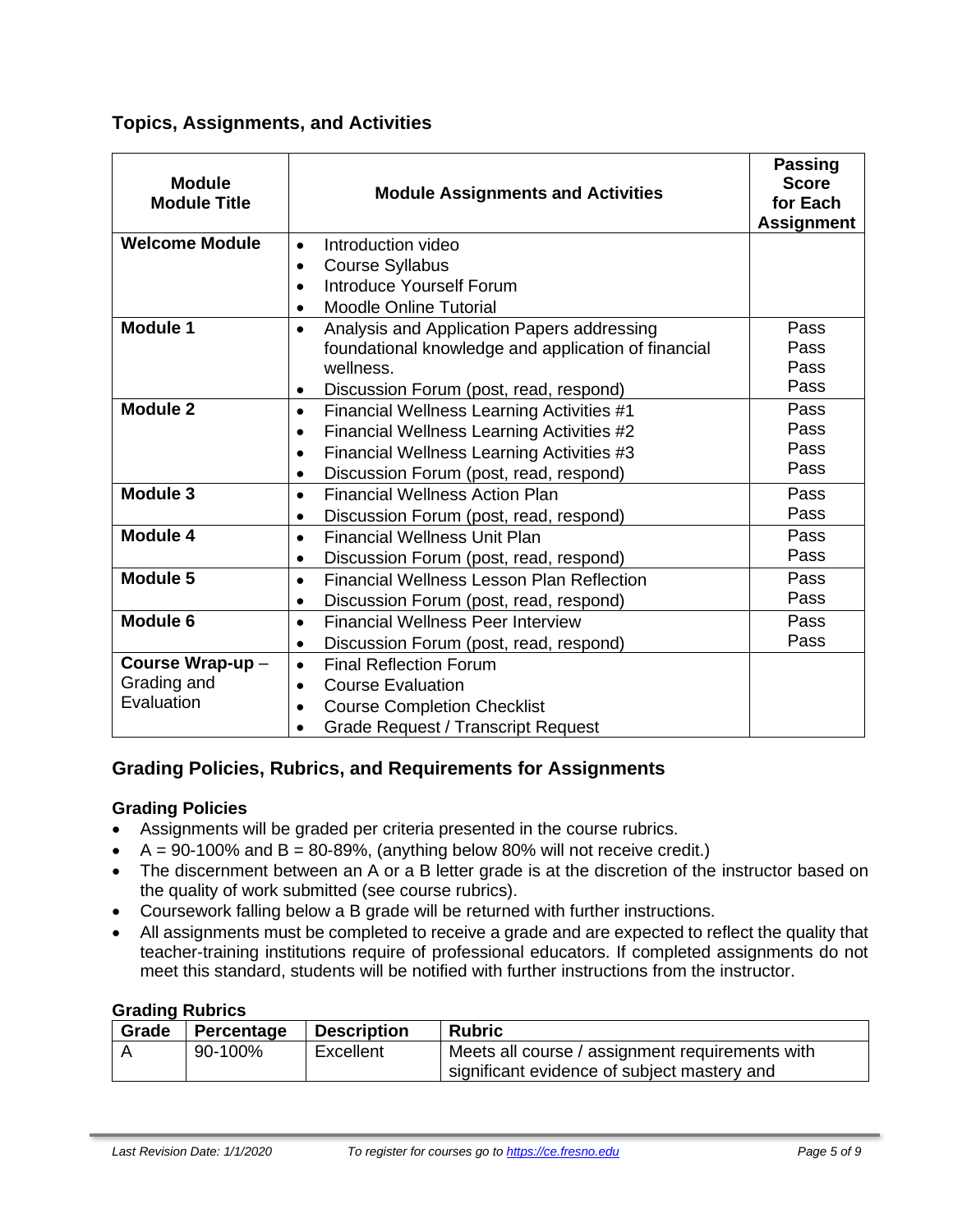|          |           |              | demonstration of excellent graduate level professional<br>development scholarship.                                                                                                              |
|----------|-----------|--------------|-------------------------------------------------------------------------------------------------------------------------------------------------------------------------------------------------|
| <b>B</b> | 80-89%    | Very Good    | Adequately meets criteria for all course/assignment<br>requirements - demonstrates subject competency with<br>very good graduate level professional development<br>scholarship.                 |
| NC       | Below 80% | Unacceptable | Does not meet the minimum criteria for all<br>course/assignment requirements and demonstrated<br>little, if any, evidence of acceptable graduate level<br>professional development scholarship. |

#### **Writing Requirements**

- **Superior:** Writing is clear, succinct, and reflects graduate level expectations. Clearly addresses all parts of the writing task. Maintains a consistent point of view and organizational structure. Include relevant facts, details, and explanations.
- **Standard:** Writing is acceptable with very few mistakes in grammar and spelling. Addresses most parts of the writing task. Maintains a mostly consistent point of view and organizational structure. Include mostly relevant facts, details, and explanations.
- **Sub-standard:** Writing contains noticeable mistakes in grammar and spelling. Does not address all parts of the writing task. Lacks a consistent point of view and organization structure. May include marginally relevant facts, details, and explanations.

#### **Lesson Plan Requirements**

- **Superior:** Instructional goals and objectives clearly stated. Instructional strategies appropriate for learning outcome(s). Method for assessing student learning and evaluating instruction is clearly delineated and authentic. All materials necessary for student and teacher to complete lesson clearly listed.
- **Standard:** Instructional goals and objectives are stated but are not easy to understand. Some instructional strategies are appropriate for learning outcome(s). Method for assessing student learning and evaluating instruction is present. Most materials necessary for student and teacher to complete lesson are listed.
- **Sub-standard:** Instructional goals and objectives are not stated. Learners cannot tell what is expected of them. Instructional strategies are missing or strategies used are inappropriate. Method for assessing student learning and evaluating instruction is missing. Materials necessary for student and teacher to complete lesson are missing.

#### **Discussion Forum Requirements**

- **Superior:** Response was at least 1 page (3 fully developed paragraphs) in length. Thoroughly answered all the posed questions, followed all the assignment directions, proper grammar and no spelling errors. Language is clear, concise, and easy to understand. Uses terminology appropriately and is logically organized.
- **Standard:** Response was ½ to 1 page in length (2-3 fully developed paragraphs). Answered all the questions but did not provide an in-depth analysis, followed most of the assignment directions, proper grammar and no spelling errors. Language is comprehensible, but there a few passages that are difficult to understand. The organization is generally good.
- **Sub-standard:** Response was less than ½ page in length (1 paragraph). Did not answer all the required questions and/or statements or responses were superficial, vague, or unclear, did not follow the assignment directions, many grammar and spelling errors. Is adequately written, but may use some terms incorrectly; may need to be read two or more times to be understood.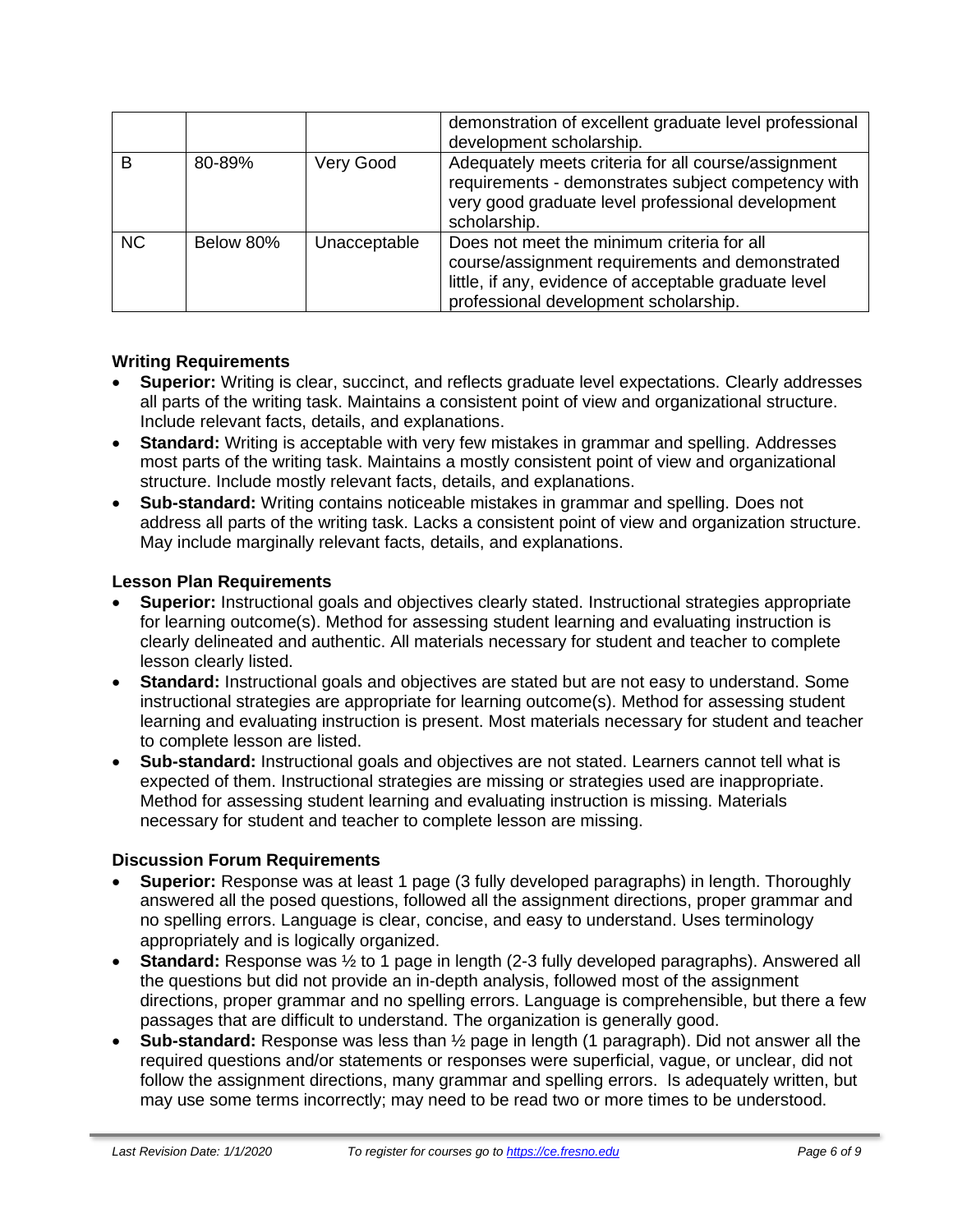### **Instructor/Student Contact Information**

Throughout the course participants will be communicating with the instructor and their classmates on a regular basis using asynchronous discussion forums. A virtual office is utilized for class questions and students are provided with instructor contact information in the event they want to make email or phone contact. In addition, students are encouraged to email or phone the instructor at any time. Students will also receive feedback on the required assignments as they are submitted.

#### **Discussion Forums**

Participation is an important expectation of this course and all online courses. Online discussions promote reflection and analysis while allowing students to appreciate and evaluate positions that others express. While students may not be engaging with the same students throughout this course they will be expected to offer comments, questions, and replies to the discussion question whenever possible. The faculty role in the discussion forum is that of an observer and facilitator.

#### **Coursework Hours**

Based on the Carnegie Unit standard, a unit of graduate credit measures academic credit based on the number of hours the student is engaged in learning. This includes all time spent on the course: reading the textbook, watching videos, listening to audio lessons, researching topics, writing papers, creating projects, developing lesson plans, posting to discussion boards, etc. Coursework offered for FPU Continuing Education graduate credit adheres to 45 hours per semester unit for the 900-level courses. Therefore, a student will spend approximately 135 hours on a typical 3-unit course.

#### **Services for Students with Disabilities**

Students with disabilities are eligible for reasonable accommodations in their academic work in all classes. In order to receive assistance, the student with a disability must provide the Academic Support Center with documentation, which describes the specific disability. The documentation must be from a qualified professional in the area of the disability (i.e. psychologist, physician or educational diagnostician). Students with disabilities should contact the Academic Support Center to discuss academic and other needs as soon as they are diagnosed with a disability. Once documentation is on file, arrangements for reasonable accommodations can be made. For more information and for downloadable forms, please go to [https://www.fresno.edu/students/academic](https://www.fresno.edu/students/academic-support/services-students-disabilities)[support/services-students-disabilities.](https://www.fresno.edu/students/academic-support/services-students-disabilities)

#### **Plagiarism and Academic Honesty**

All people participating in the educational process at Fresno Pacific University are expected to pursue honesty and integrity in all aspects of their academic work. Academic dishonesty, including plagiarism, will be handled per the procedures set forth in the Fresno Pacific University Catalogue <https://www.fresno.edu/students/registrars-office/academic-catalogs>

#### **Technology Requirements**

To successfully complete the course requirements, course participants will need Internet access, can send and receive email, know how to manage simple files in a word processing program, and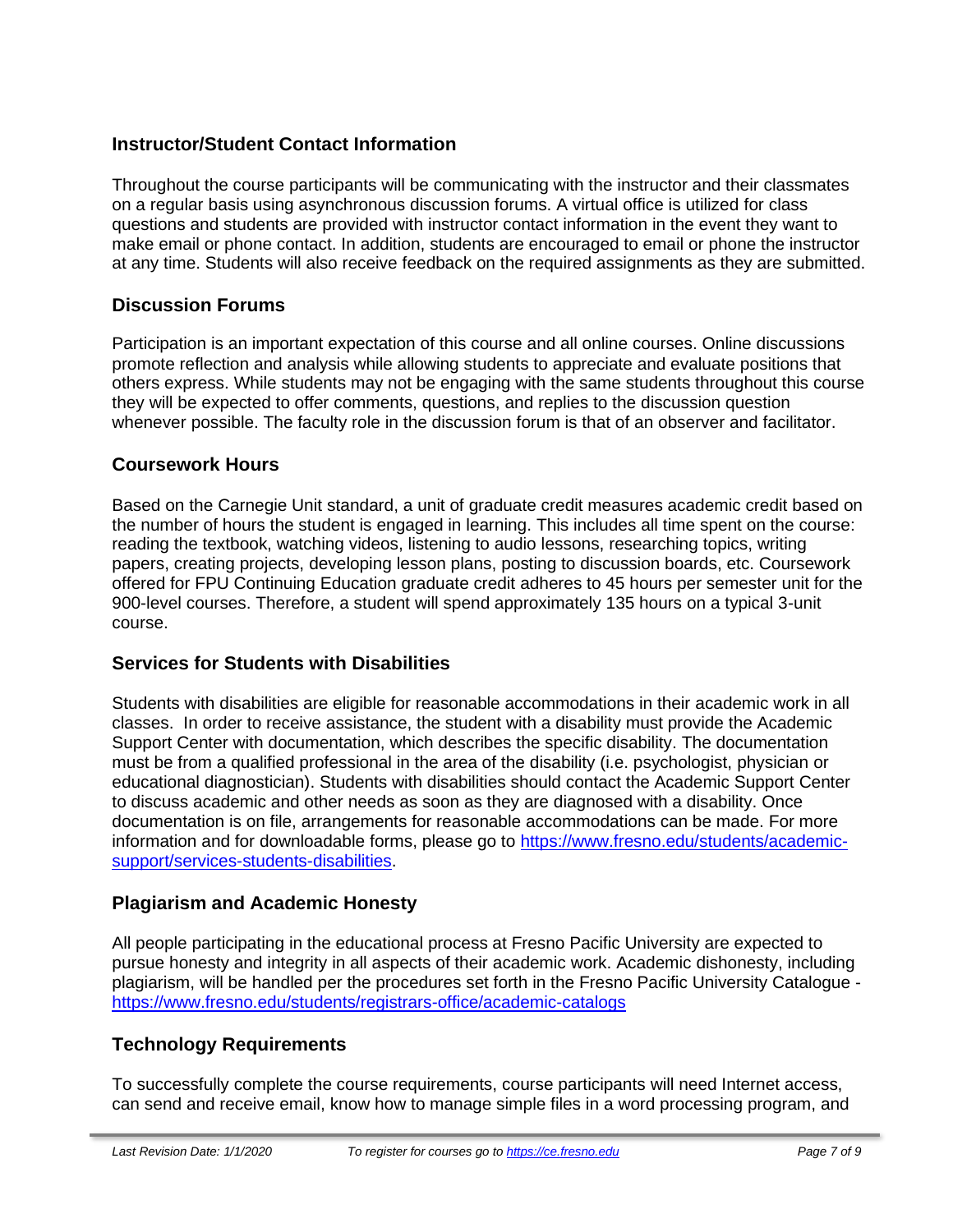have a basic understanding of the Internet. Please remember that the instructor is not able to offer technical support. If you need technical support, please contact your Internet Service Provider.

**Moodle:** This course will be delivered totally online. Moodle is a learning management system that provides students access to online resources, documents, graded assignments, quizzes, discussion forums, etc. Moodle is easy to learn and has a friendly user interface. To learn more about Moodle, go to [https://docs.moodle.org/33/en/Student\\_FAQ.](https://docs.moodle.org/33/en/Student_FAQ) There are also some student tutorials on the Center for Online Learning website at Fresno Pacific University - [https://col.fresno.edu/student.](https://col.fresno.edu/student)

**Moodle Site Login and Passwords:** Students will need to have internet access to log onto [https://ce-connect.fresno.edu.](https://ce-connect.fresno.edu/) The username and password numbers for Moodle access will be sent to you by the university using the email address you submitted at the time of registration. The instructor will then contact you with a welcome communication. If you need help with your username and password recovery, please contact the Continuing Education office at (800) 372- 5505 or (559) 453-2000 during regular office hours - Mon-Fri 8:00 am to 5:00 pm. or email them at [prof.dev@fresno.edu.](mailto:prof.dev@fresno.edu)

**Getting Help with Moodle:** If you need help with Moodle, please contact the Center for Online Learning (COL), by telephone or the website. Help by phone (559) 453-3460 is available Mon-Thurs 8:00 am to 8:00 pm and on Fridays from 8:00 am to 5:00 pm, or by filling out a "Request Services" form at [https://col.fresno.edu/contact/request-services.](https://col.fresno.edu/contact/request-services) Please identify that you are with the "School = Continuing Education".

### **Final Course Grade and Transcripts**

When all work for the course has been completed, students will need to logon to the Continuing Education website [\(https://ce.fresno.edu/my-account\)](https://ce.fresno.edu/my-account) and "Request Final Grade". Once the instructor receives the requests and submits the grade online, students may log back in to view their Final Grade Report or order transcripts online. Please allow at least two weeks for the final grade to be posted. For more information, see the Continuing Education Policies and Procedures at [https://ce.fresno.edu/ce-policies-and-procedures.](https://ce.fresno.edu/ce-policies-and-procedures)

#### **University Policies and Procedures**

Students are responsible for becoming familiar with the information presented in the Academic Catalog and for knowing and observing all policies and procedures related to their participation in the university community. A summary of university policies may be found on the university website at [https://www.fresno.edu/students/registrars-office/academic-catalogs.](https://www.fresno.edu/students/registrars-office/academic-catalogs)

#### **Fresno Pacific University Student Learning Outcomes**

**Student Learning Outcomes Oral Communication:** Students will *exhibit* clear, engaging, and confident oral communication – in both individual and group settings – and will critically *evaluate*  content and delivery components.

**Written Communication:** Students will *demonstrate* proficient written communication by *articulating* a clear focus, *synthesizing* arguments, and utilizing standard formats in order to *inform* and *persuade* others.

**Content Knowledge:** Students will *demonstrate* comprehension of content-specific knowledge and the ability to apply it in theoretical, personal, professional, or societal contexts.